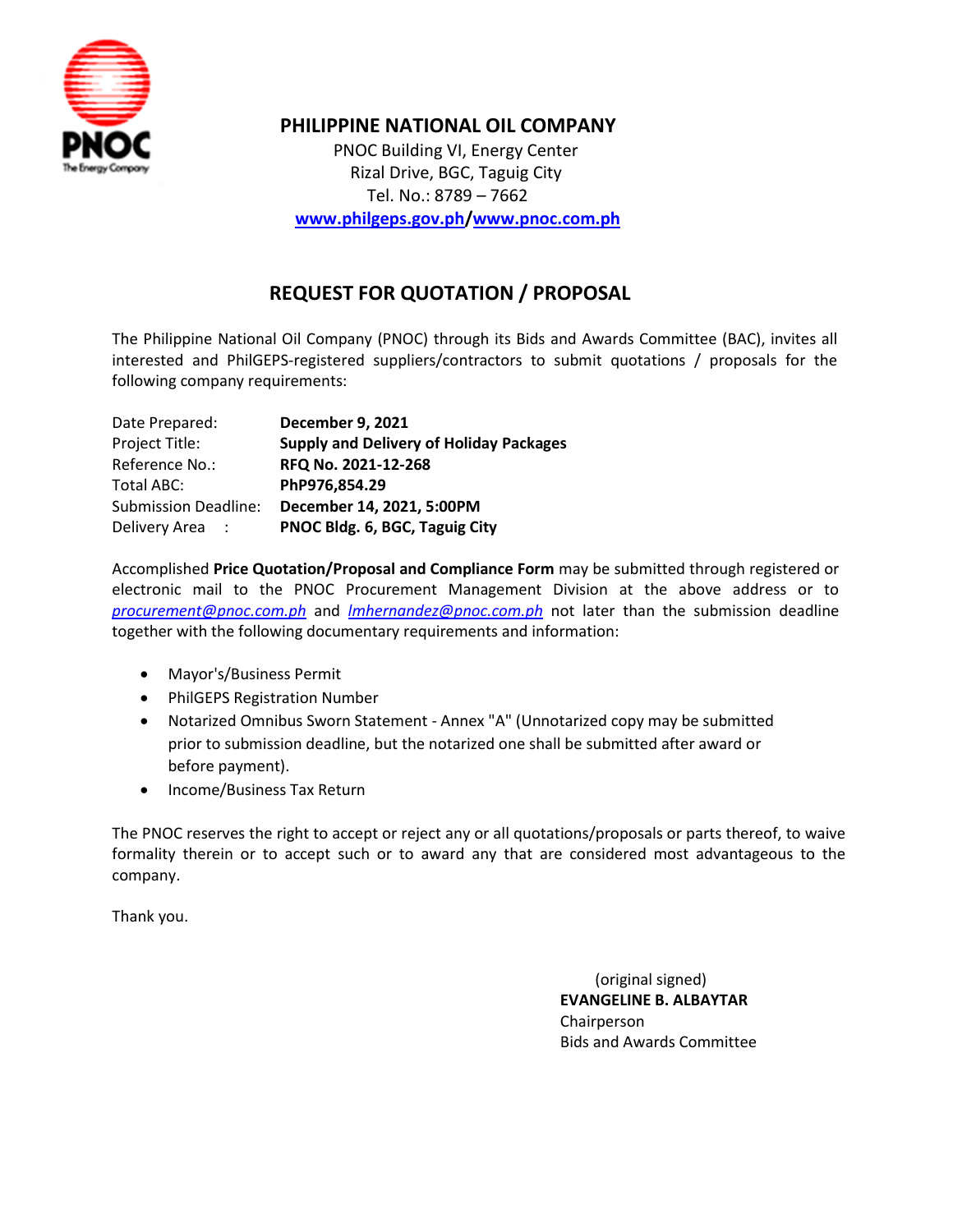# **QUOTATION / PROPOSAL AND COMPLIANCE FORM**

| Item<br>No.    | <b>UOM</b>  | <b>TECHNICAL SPECIFICATIONS</b>                                                | <b>ABC</b> | <b>QTY</b> | <b>AMOUNT</b><br>per Item<br>(P) | <b>TOTAL</b><br><b>AMOUNT</b><br>(P) |
|----------------|-------------|--------------------------------------------------------------------------------|------------|------------|----------------------------------|--------------------------------------|
| $\mathbf{1}$   | packs       | Salad, Macaroni, 1 kg<br>(at least one (1) year expiration)                    | 26,388.60  | 244        |                                  |                                      |
| $\overline{2}$ | bottles     | Mayonnaise, 470 ml<br>(at least one (1) year expiration)                       | 53,480.90  | 244        |                                  |                                      |
| $\overline{3}$ | cans        | Pineapple Chunks, 822g in syrup<br>(at least one (1) year expiration)          | 25,544.17  | 244        |                                  |                                      |
| 4              | bottles     | Sandwich Spread, 470 ml<br>(at least one (1) year expiration)                  | 44,192.11  | 244        |                                  |                                      |
| 5              | cans        | Corned Beef, 326g, 100% Pure Beef<br>(at least one (1) year expiration)        | 94,576.74  | 384        |                                  |                                      |
| 6              | cans        | Luncheon Meat, 230g<br>(at least one (1) year expiration)                      | 23,460.72  | 244        |                                  |                                      |
| $\overline{7}$ | pcs         | Edam Cheese Ball, 350g<br>(at least four (4) months expiration)                | 42,848.00  | 128        |                                  |                                      |
| 8              | packs       | Spaghetti, 900g<br>(at least one (1) year expiration)                          | 25,699.98  | 244        |                                  |                                      |
| 9              | packs       | Spaghetti Sauce, Italian Style, 1 kg<br>(at least eight (8) months expiration) | 24,179.50  | 244        |                                  |                                      |
| 10             | bar         | Cheese, 400g, Processed Filled Cheese<br>(at least four (4) months expiration) | 55,573.53  | 372        |                                  |                                      |
| 11             | cans        | Luncheon Meat, 340g, 25% less sodium<br>(at least one (1) year expiration)     | 50,384.63  | 244        |                                  |                                      |
| 12             |             | Corned Beef, 380g, 100% Pure Beef<br>(at least one (1) year expiration)        | 46,725.41  | 244        |                                  |                                      |
| 13             | <b>SACK</b> | Rice, 50 kgs. good quality, well-<br>milled, Sinandomeng                       | 307,200.00 | 128        |                                  |                                      |
| 14             | <b>SACK</b> | Rice, 25 kgs. good quality, well-<br>milled, Sinandomeng                       | 156,600.00 | 116        |                                  |                                      |

## **Delivery Schedule: Seven (7) days upon receipt of approved Purchase Order**

Signature over Printed Name: \_\_\_\_\_\_\_\_\_\_\_\_\_\_\_\_\_\_\_\_\_\_\_\_\_\_\_\_\_\_\_\_\_\_\_\_\_\_

Signature: